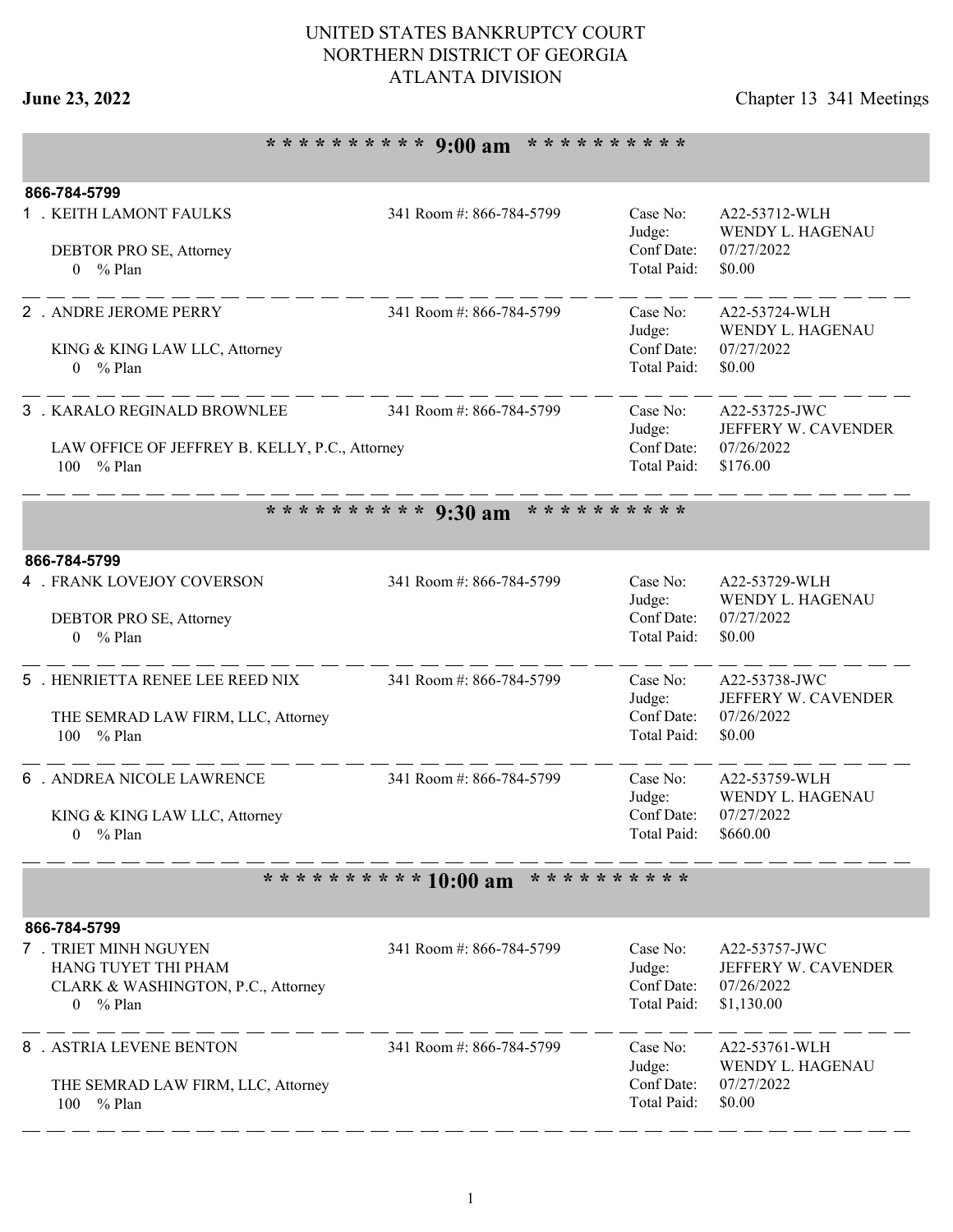| June 23, 2022 | Chapter 13 341 Meetings |
|---------------|-------------------------|
|---------------|-------------------------|

| 9 . BARBARA JEAN GRAHAM<br>R. JEFFREY FIELD & ASSOCIATES, Attorney<br>100 % Plan                                                | 341 Room #: 866-784-5799                                               | Case No:<br>Judge:<br>Conf Date:<br>Total Paid: | A22-53764-JWC<br>JEFFERY W. CAVENDER<br>07/26/2022<br>\$0.00   |  |  |
|---------------------------------------------------------------------------------------------------------------------------------|------------------------------------------------------------------------|-------------------------------------------------|----------------------------------------------------------------|--|--|
|                                                                                                                                 | ********** 10:30 am<br>* * * * * * * * * *                             |                                                 |                                                                |  |  |
| 866-784-5799                                                                                                                    |                                                                        |                                                 |                                                                |  |  |
| 10. SANDRA LEE BRANCH<br>KING & KING LAW LLC, Attorney<br>100 % Plan                                                            | 341 Room #: 866-784-5799                                               | Case No:<br>Judge:<br>Conf Date:<br>Total Paid: | A22-53768-JWC<br>JEFFERY W. CAVENDER<br>07/26/2022<br>\$340.62 |  |  |
| 11. ALLYSON MICHELE DILLARD<br>CHRIS CAROUTHERS & ASSOCIATES, Attorney<br>100 % Plan                                            | 341 Room #: 866-784-5799                                               | Case No:<br>Judge:<br>Conf Date:<br>Total Paid: | A22-53783-JWC<br>JEFFERY W. CAVENDER<br>07/26/2022<br>\$0.00   |  |  |
| 12. DWAINE STUART HARRIS<br>THE DOLHANCYK LAW FIRM, PC, Attorney<br>100 % Plan                                                  | 341 Room #: 866-784-5799                                               | Case No:<br>Judge:<br>Conf Date:<br>Total Paid: | A22-53796-WLH<br>WENDY L. HAGENAU<br>07/27/2022<br>\$180.00    |  |  |
| 866-784-5799<br>13. JOHN ARTHUR SANFORD, JR.<br>ALLENE FAYE SANFORD<br>R. JEFFREY FIELD & ASSOCIATES, Attorney<br>100<br>% Plan | ********** 11:00 am<br>* * * * * * * * * *<br>341 Room #: 866-784-5799 | Case No:<br>Judge:<br>Conf Date:<br>Total Paid: | A22-53801-JWC<br>JEFFERY W. CAVENDER<br>07/26/2022<br>\$0.00   |  |  |
| <b>14. JOHN DAVID WALKER</b><br>R. JEFFREY FIELD & ASSOCIATES, Attorney<br>$0 \frac{9}{6}$ Plan                                 | 341 Room #: 866-784-5799                                               | Case No:<br>Judge:<br>Conf Date:<br>Total Paid: | A22-53804-WLH<br>WENDY L. HAGENAU<br>07/27/2022<br>\$0.00      |  |  |
| 15. LATASHER TONYETTE MERRITT<br>CLARK & WASHINGTON, P.C., Attorney<br>$0 \frac{9}{6}$ Plan                                     | 341 Room #: 866-784-5799                                               | Case No:<br>Judge:<br>Conf Date:<br>Total Paid: | A22-53805-WLH<br>WENDY L. HAGENAU<br>07/27/2022<br>\$480.00    |  |  |
| * * * * * * * * * *<br>********** 11:30 am                                                                                      |                                                                        |                                                 |                                                                |  |  |
| 866-784-5799                                                                                                                    |                                                                        |                                                 |                                                                |  |  |
| 16. TIKEYIA MASHAY JONES<br>KING & KING LAW LLC, Attorney<br>$0 \frac{9}{6}$ Plan                                               | 341 Room #: 866-784-5799                                               | Case No:<br>Judge:<br>Conf Date:<br>Total Paid: | A22-53808-WLH<br>WENDY L. HAGENAU<br>07/27/2022<br>\$250.00    |  |  |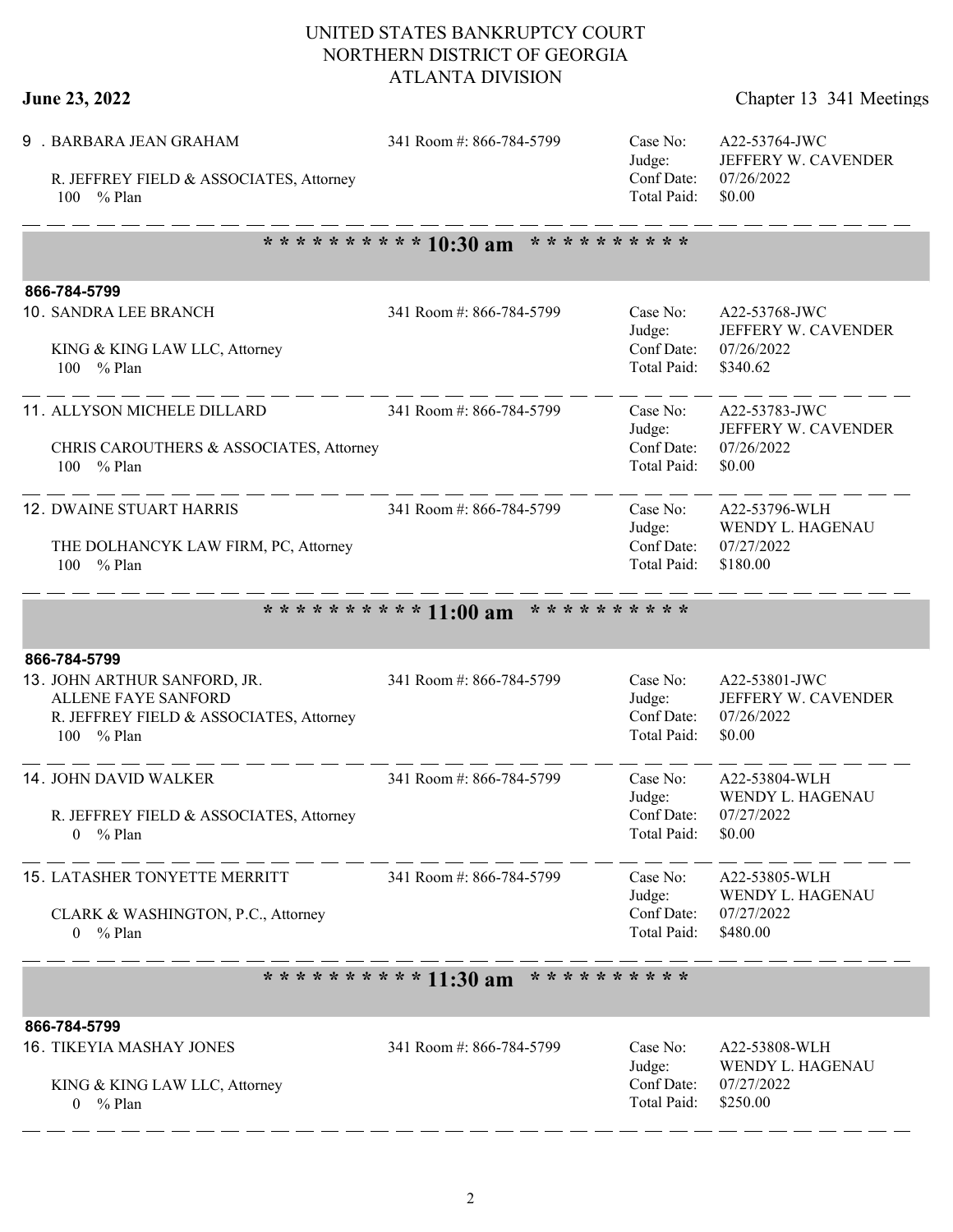17. SEMJAE ROMAN MONTEZ HOWARD-BRODIE 341 Room #: 866-784-5799 Case No:

### **866-784-5799**

| <b>18. TERRY VERNARD BARBER</b><br>KYEISHA DANIELLE BARBER<br>CHRIS CAROUTHERS & ASSOCIATES, Attorney<br>$0 \frac{9}{6}$ Plan | 341 Room #: 866-784-5799                   | Case No:<br>Judge:<br>Conf Date:<br>Total Paid: | A22-53818-JWC<br>JEFFERY W. CAVENDER<br>07/26/2022<br>\$311.54 |
|-------------------------------------------------------------------------------------------------------------------------------|--------------------------------------------|-------------------------------------------------|----------------------------------------------------------------|
|                                                                                                                               | ********** 12:30 pm<br>* * * * * * * * * * |                                                 |                                                                |
| 866-784-5799                                                                                                                  |                                            |                                                 |                                                                |
| 19. MISTY CORNELL WILLIAMS<br>THE LAW OFFICE OF STANLEY J. KAKOL, JR., Attorney                                               | 341 Room #: 866-784-5799                   | Case No:<br>Judge:<br>Conf Date:                | A22-53817-WLH<br>WENDY L. HAGENAU<br>07/27/2022                |
| 100<br>% Plan                                                                                                                 |                                            | Total Paid:                                     | \$0.00                                                         |
| <b>20. SHELLY TRACY FIELDS</b>                                                                                                | 341 Room #: 866-784-5799                   | Case No:<br>Judge:                              | A22-53827-WLH<br>WENDY L. HAGENAU                              |
| HONSALEK LAW LLC, Attorney<br>$0 \frac{9}{6}$ Plan                                                                            |                                            | Conf Date:<br>Total Paid:                       | 07/27/2022<br>\$400.00                                         |
| 21. VANESSA SHARAYE RUSH                                                                                                      | 341 Room #: 866-784-5799                   | Case No:<br>Judge:                              | A22-53837-WLH<br>WENDY L. HAGENAU                              |
| THE SEMRAD LAW FIRM, LLC, Attorney<br>$\Omega$<br>$%$ Plan                                                                    |                                            | Conf Date:<br>Total Paid:                       | 07/27/2022<br>\$300.00                                         |
| * * * * * * * * * * *                                                                                                         | * * * * * * * * * *<br>$1:00$ pm           |                                                 |                                                                |
| 866-784-5799                                                                                                                  |                                            |                                                 |                                                                |
| 22. CEDRIC LEMON MCKIBBEN                                                                                                     | 341 Room #: 866-784-5799                   | Case No:<br>Judge:                              | A22-53838-JRS<br><b>JAMES R. SACCA</b>                         |
| CLARK & WASHINGTON, P.C., Attorney<br>$0 \frac{9}{6}$ Plan                                                                    |                                            | Conf Date:<br>Total Paid:                       | 07/26/2022<br>\$167.00                                         |
| 23. MONTRAL DESHON BROWN                                                                                                      | 341 Room #: 866-784-5799                   | Case No:<br>Judge:                              | A22-53839-WLH<br>WENDY L. HAGENAU                              |
| KING & KING LAW LLC, Attorney<br>100 % Plan                                                                                   |                                            | Conf Date:<br>Total Paid:                       | 07/27/2022<br>\$0.00                                           |
| 24. SHAWN RENEE HODGES                                                                                                        | 341 Room #: 866-784-5799                   | Case No:<br>Judge:                              | A22-53843-JWC<br>JEFFERY W. CAVENDER                           |
| THE CRAIG BLACK LAW FIRM, LLC, Attorney<br>$0 \frac{9}{6}$ Plan                                                               |                                            | Conf Date:<br>Total Paid:                       | 07/26/2022<br>\$0.00                                           |

100 % Plan

\_ \_\_ \_\_ \_\_ \_\_ \_\_ \_\_

KING & KING LAW LLC, Attorney

### **June 23, 2022** Chapter 13 341 Meetings

Judge:

Conf Date: 07/26/2022 Total Paid: \$0.00

A22-53814-JWC

JEFFERY W. CAVENDER

**\* \* \* \* \* \* \* \* \* \* 1:30 pm \* \* \* \* \* \* \* \* \* \***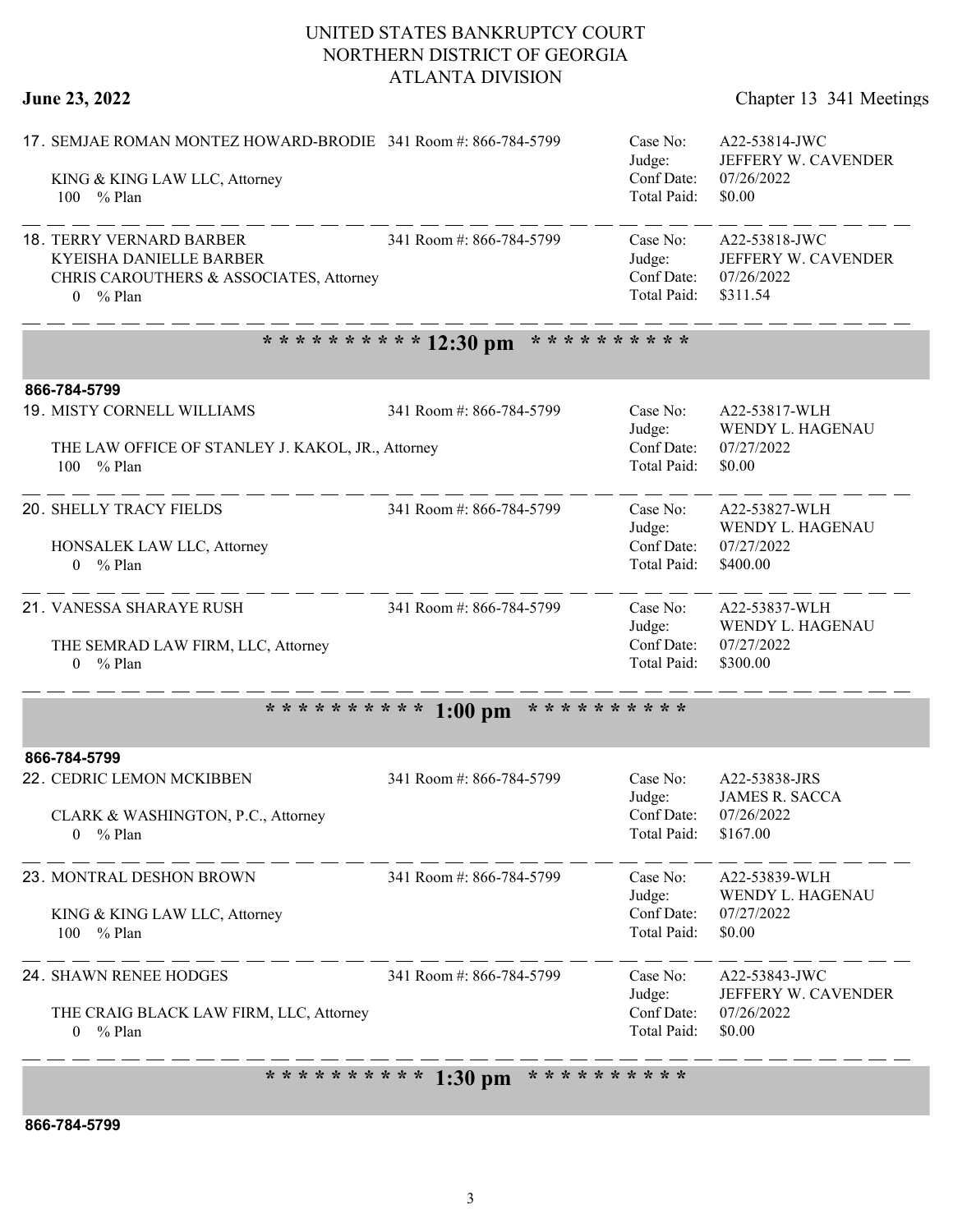**June 23, 2022** Chapter 13 341 Meetings

| 25. CAL ALEXANDER HUNTER<br>THE CARSON FIRM, Attorney<br>$0 \frac{9}{6}$ Plan                                     | 341 Room #: 866-784-5799 | Case No:<br>Judge:<br>Conf Date:<br>Total Paid: | A22-53844-WLH<br>WENDY L. HAGENAU<br>07/27/2022<br>\$0.00             |  |  |
|-------------------------------------------------------------------------------------------------------------------|--------------------------|-------------------------------------------------|-----------------------------------------------------------------------|--|--|
| 26. JATOYIA ESHUANTE ARMOUR<br>CLARK & WASHINGTON, P.C., Attorney<br>100 % Plan                                   | 341 Room #: 866-784-5799 | Case No:<br>Judge:<br>Conf Date:<br>Total Paid: | A22-53860-WLH<br>WENDY L. HAGENAU<br>07/27/2022<br>\$380.00           |  |  |
| 27. JANNETTE C SANTANA<br>SAEDI LAW GROUP, LLC, Attorney<br>$0 \frac{9}{6}$ Plan                                  | 341 Room #: 866-784-5799 | Case No:<br>Judge:<br>Conf Date:<br>Total Paid: | A22-53873-JWC<br>JEFFERY W. CAVENDER<br>07/26/2022<br>\$0.00          |  |  |
| * * * * * * * * * *                                                                                               | $2:00$ pm                | * * * * * * * * * *                             |                                                                       |  |  |
| 866-784-5799                                                                                                      |                          |                                                 |                                                                       |  |  |
| 28. JAMES LEE WALKER<br>DEBTOR PRO SE, Attorney<br>$0 \frac{9}{6}$ Plan<br><b>DISMISSED PRIOR TO CONFIRMATION</b> | 341 Room #: 866-784-5799 | Case No:<br>Judge:<br>Conf Date:<br>Total Paid: | A22-53863-WLH<br>WENDY L. HAGENAU<br>07/27/2022<br>\$0.00             |  |  |
| 29. ERICKA JAMICE LASHAY GATES<br>KING & KING LAW LLC, Attorney<br>$0 \frac{9}{6}$ Plan                           | 341 Room #: 866-784-5799 | Case No:<br>Judge:<br>Conf Date:<br>Total Paid: | A22-53876-WLH<br>WENDY L. HAGENAU<br>07/27/2022<br>\$0.00             |  |  |
| 30. YUL MERICE ANDERSON<br>DEBTOR PRO SE, Attorney<br>$0 \frac{9}{6}$ Plan                                        | 341 Room #: 866-784-5799 | Case No:<br>Judge:<br>Conf Date:<br>Total Paid: | A22-53877-WLH<br>WENDY L. HAGENAU<br>07/27/2022<br>\$0.00             |  |  |
| ********** 2:30 pm<br>* * * * * * * * * *                                                                         |                          |                                                 |                                                                       |  |  |
| 866-784-5799                                                                                                      |                          |                                                 |                                                                       |  |  |
| 31. REBECCA DENISE SMITH<br>CLARK & WASHINGTON, P.C., Attorney<br>$0 \frac{9}{6}$ Plan                            | 341 Room #: 866-784-5799 | Case No:<br>Judge:<br>Conf Date:<br>Total Paid: | A22-53894-WLH<br>WENDY L. HAGENAU<br>07/27/2022<br>\$0.00             |  |  |
| 32. DARIAN DONTAVIOUS BRINKLEY 341 Room #: 866-784-5799<br>KING & KING LAW LLC, Attorney<br>100 % Plan            |                          | Case No:<br>Judge:<br>Conf Date:<br>Total Paid: | A22-53897-JRS<br><b>JAMES R. SACCA</b><br>07/26/2022<br>\$0.00        |  |  |
| 33. VERNITA ANN BLAND<br>THE LAW OFFICE OF STANLEY J. KAKOL, JR., Attorney<br>$0 \frac{9}{6}$ Plan                | 341 Room #: 866-784-5799 | Judge:<br>Conf Date:<br>Total Paid:             | Case No: A22-53899-JWC<br>JEFFERY W. CAVENDER<br>07/26/2022<br>\$0.00 |  |  |